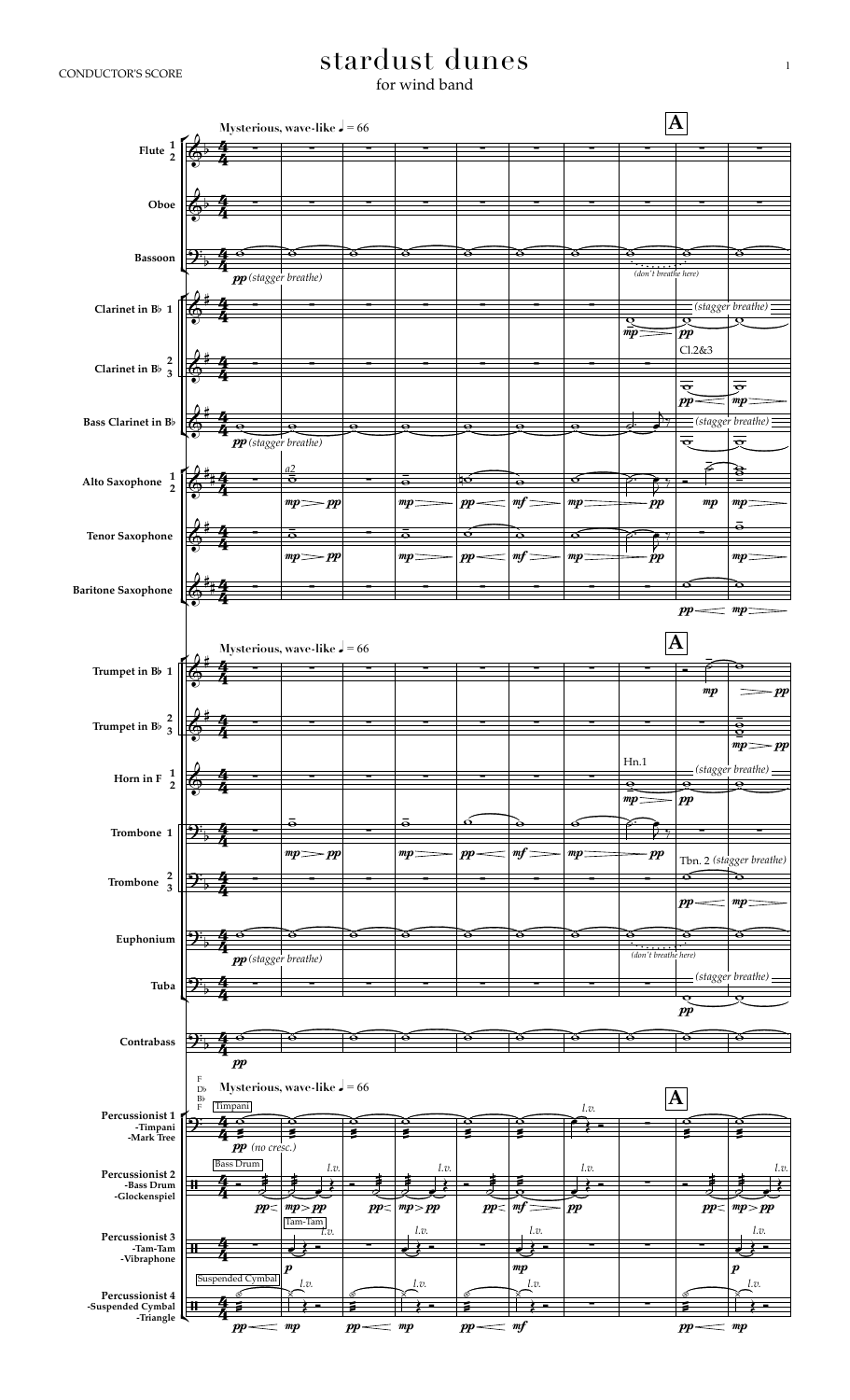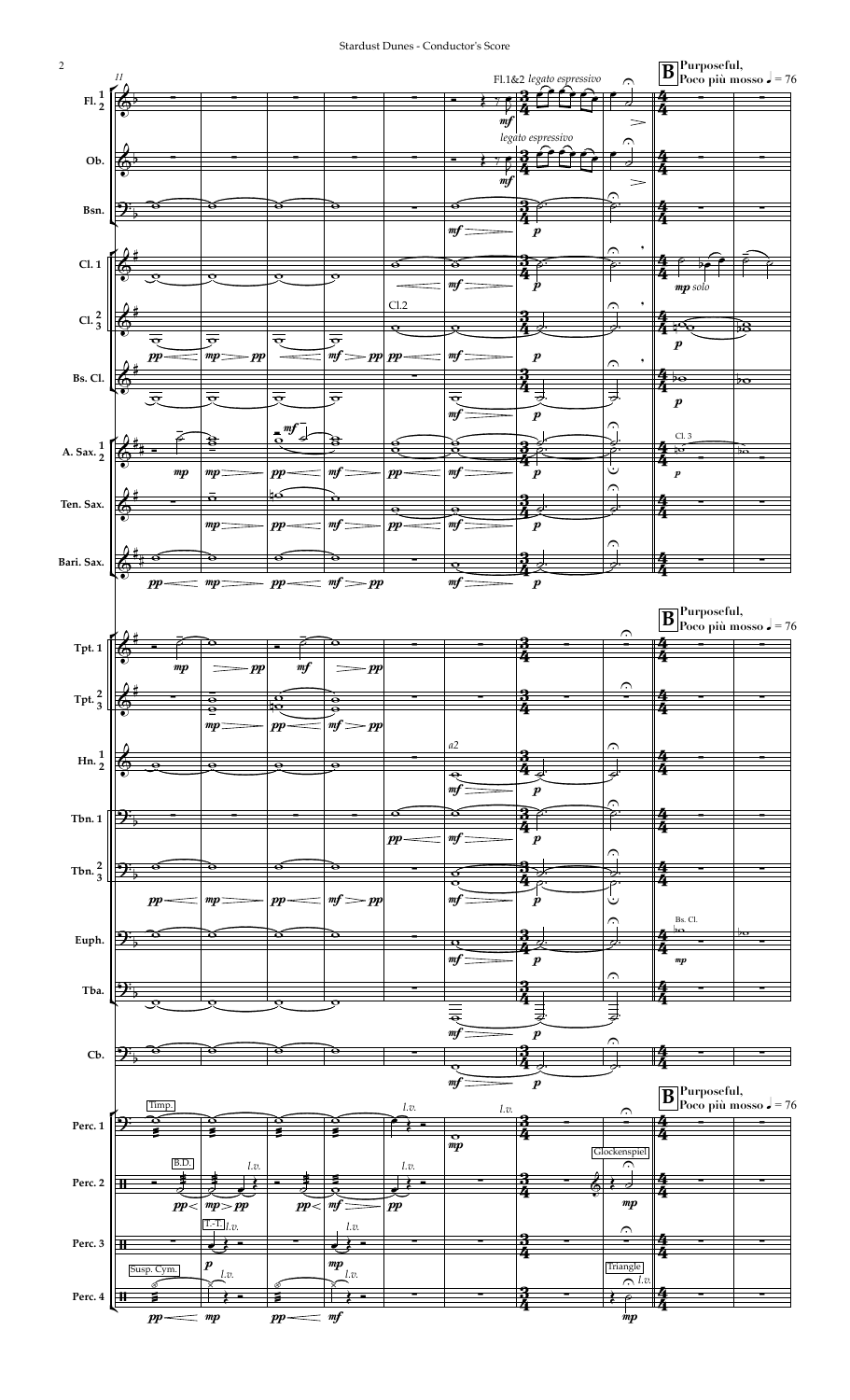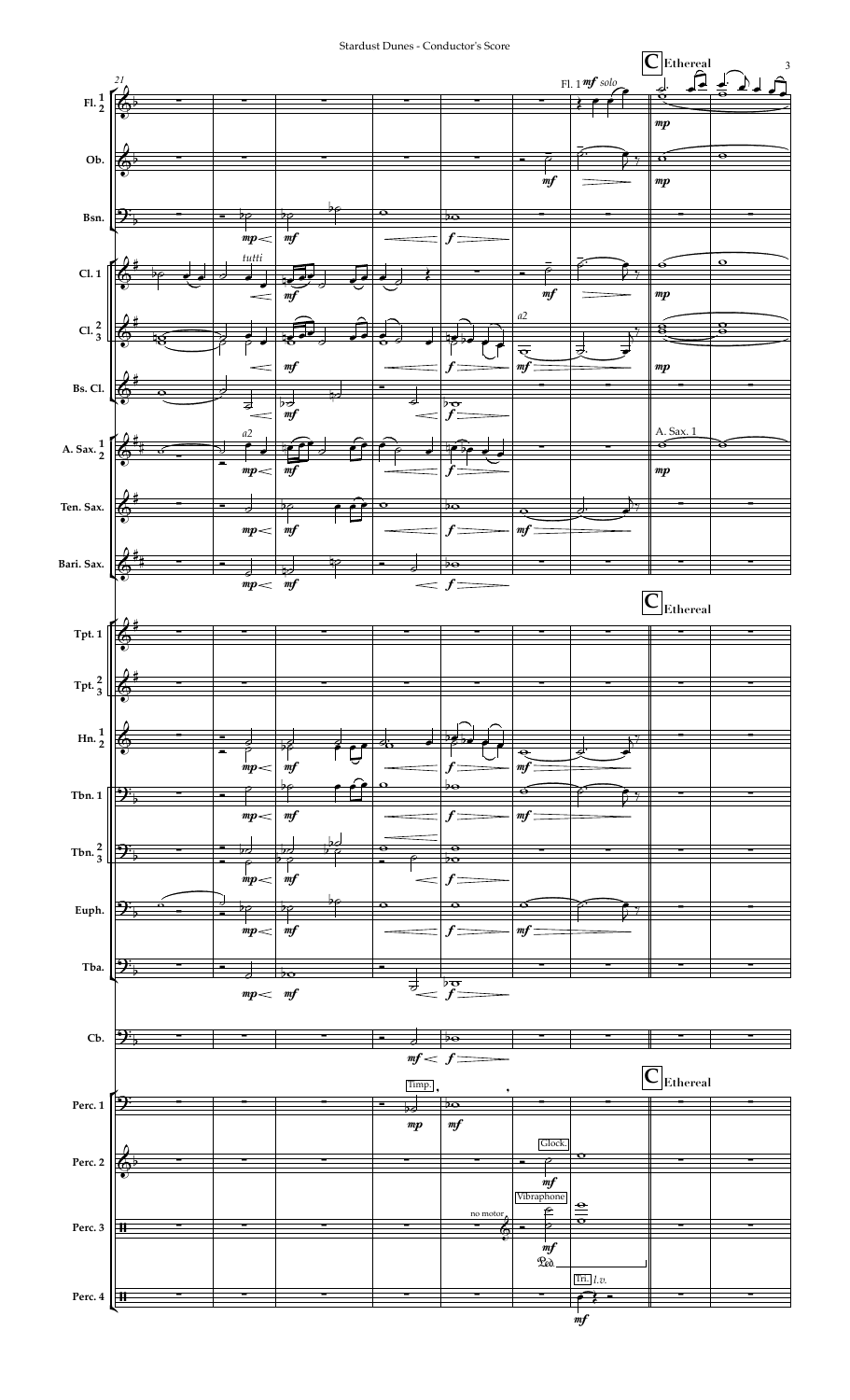Stardust Dunes - Conductor's Score



4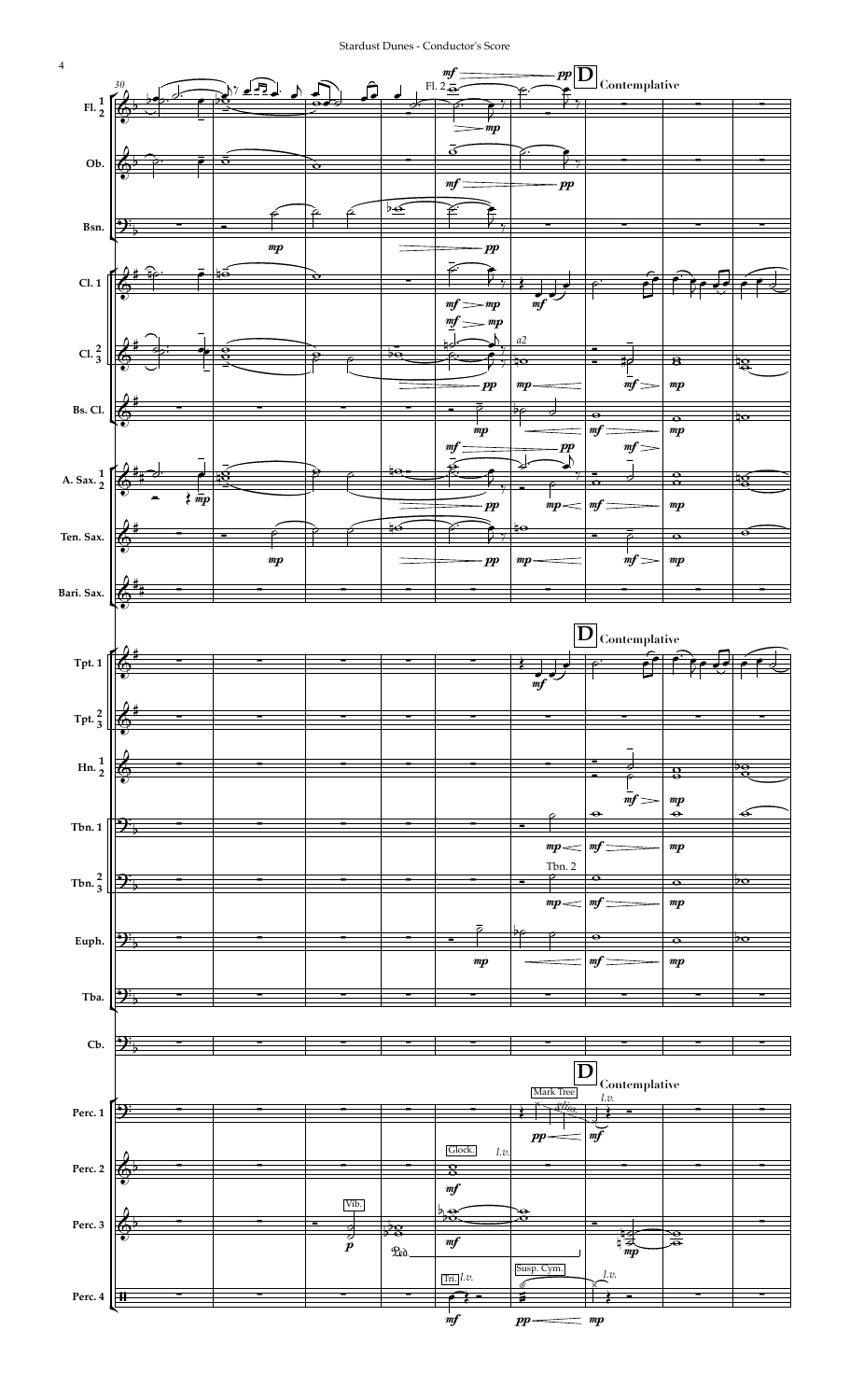Stardust Dunes - Conductor's Score

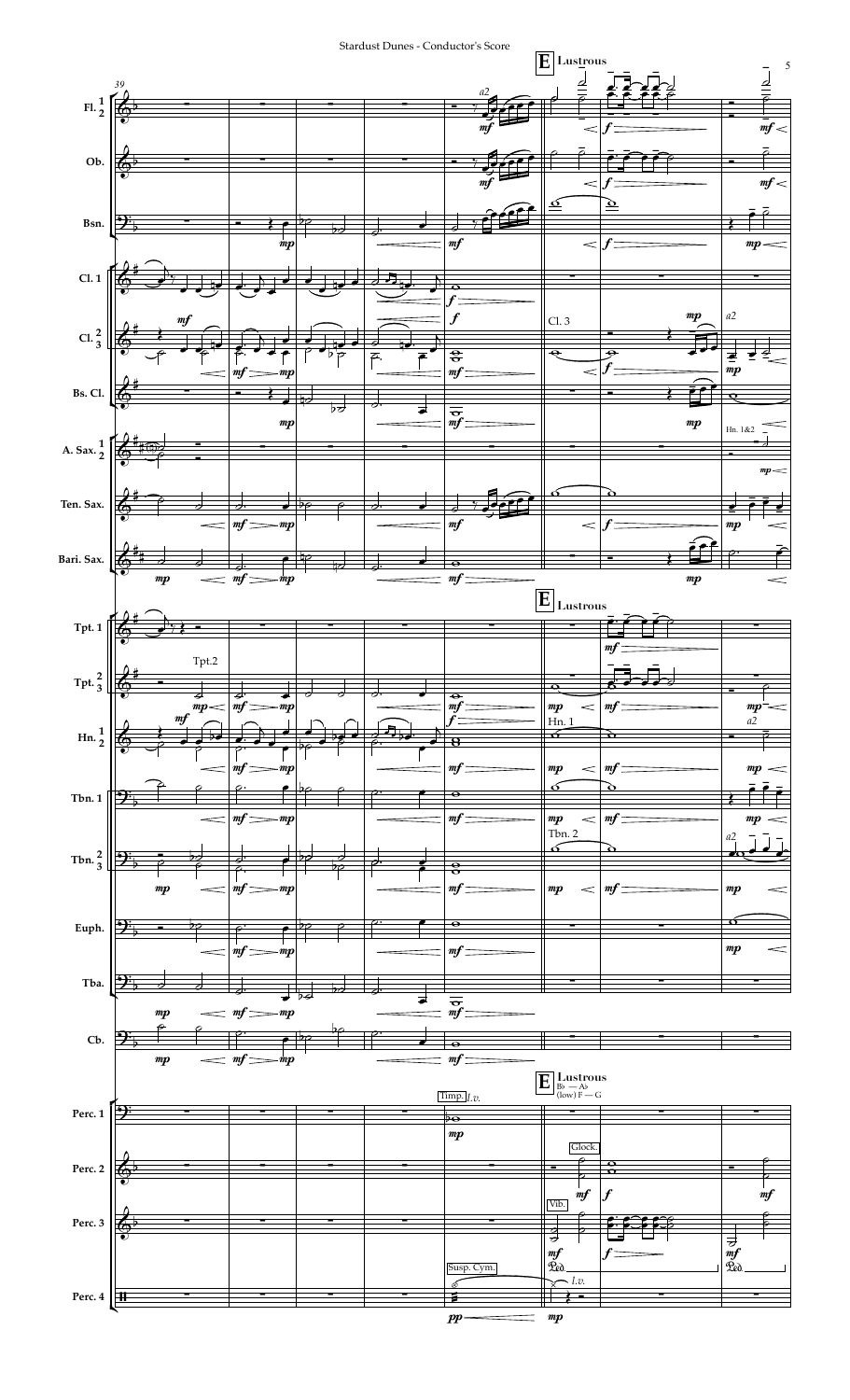

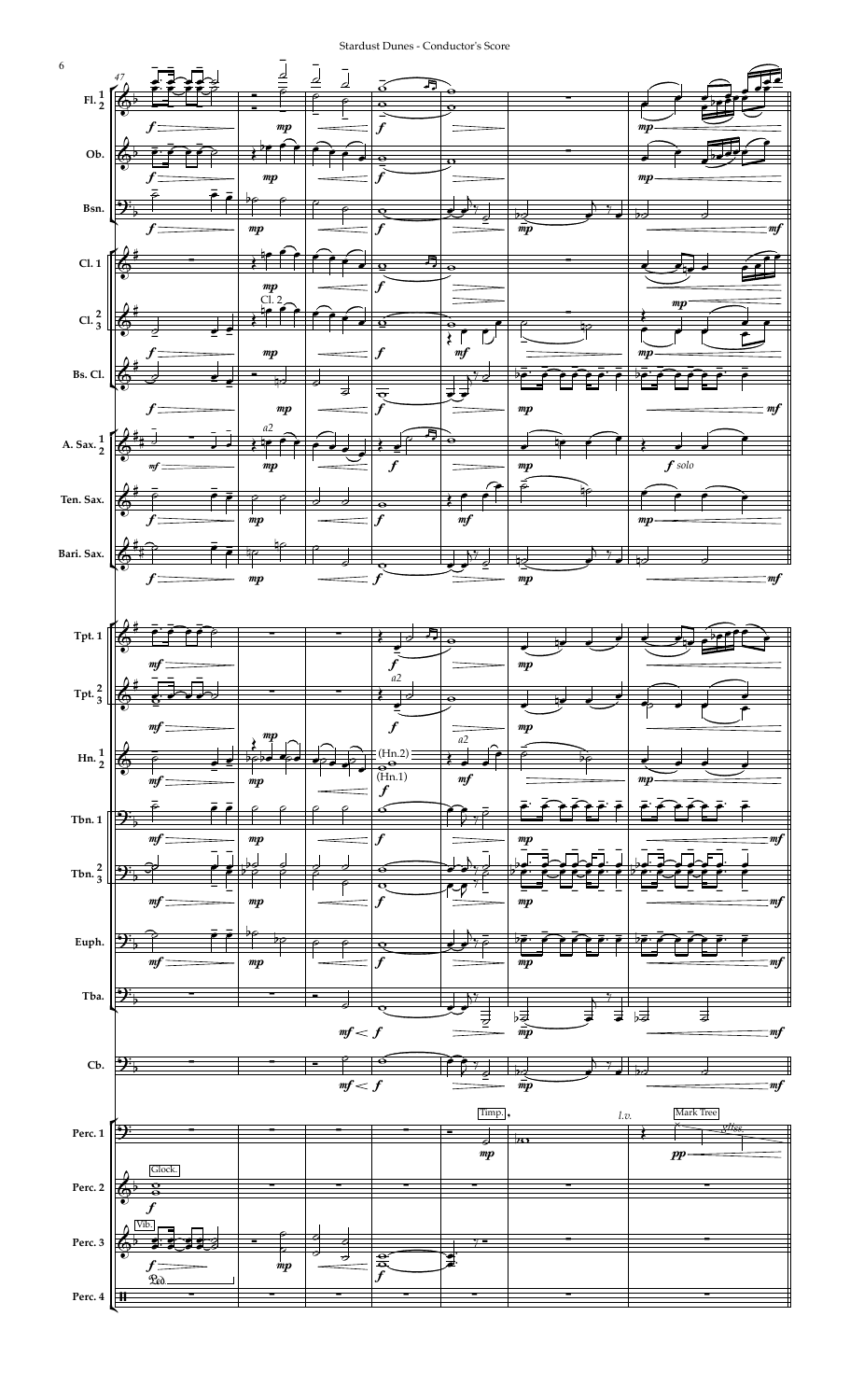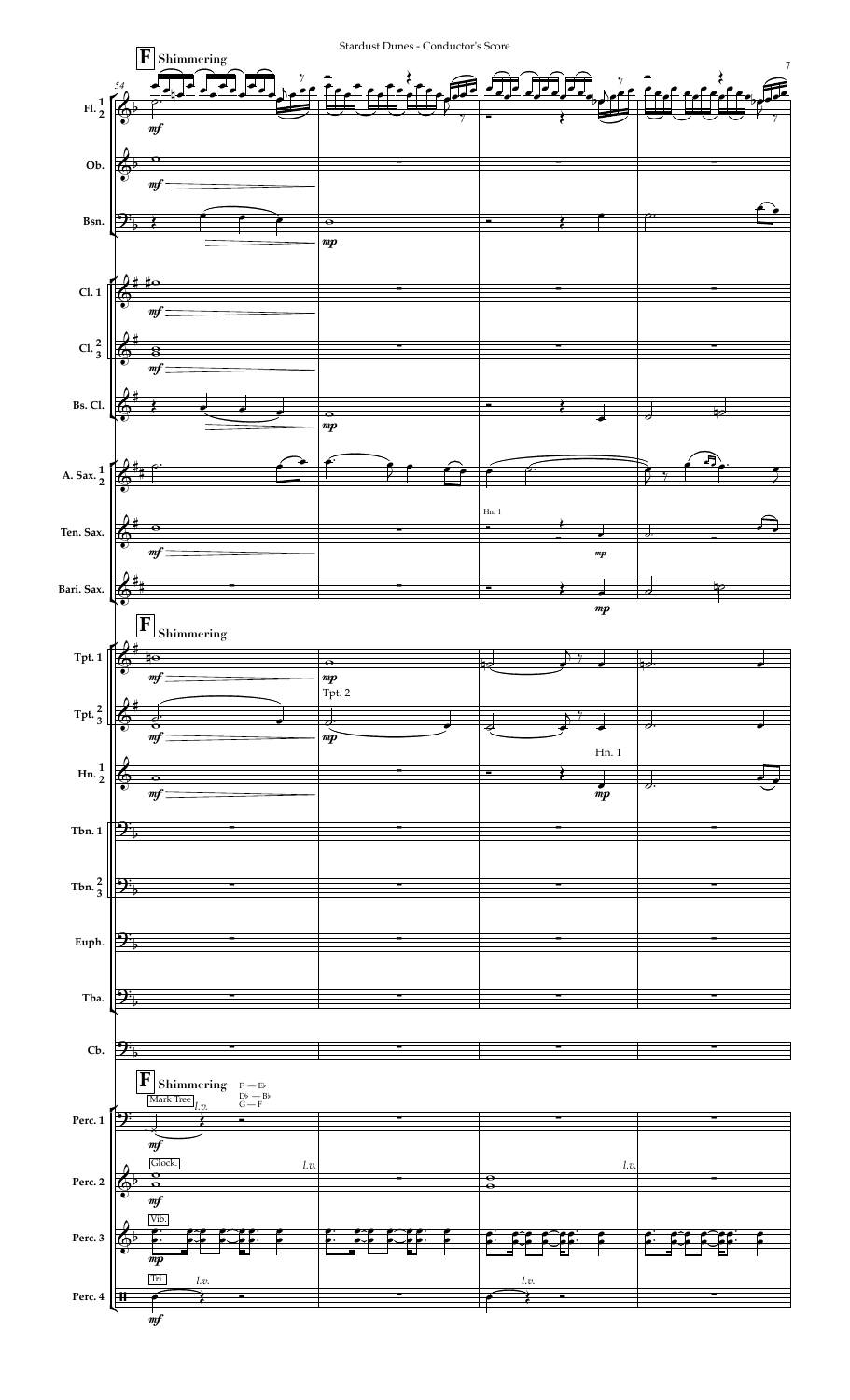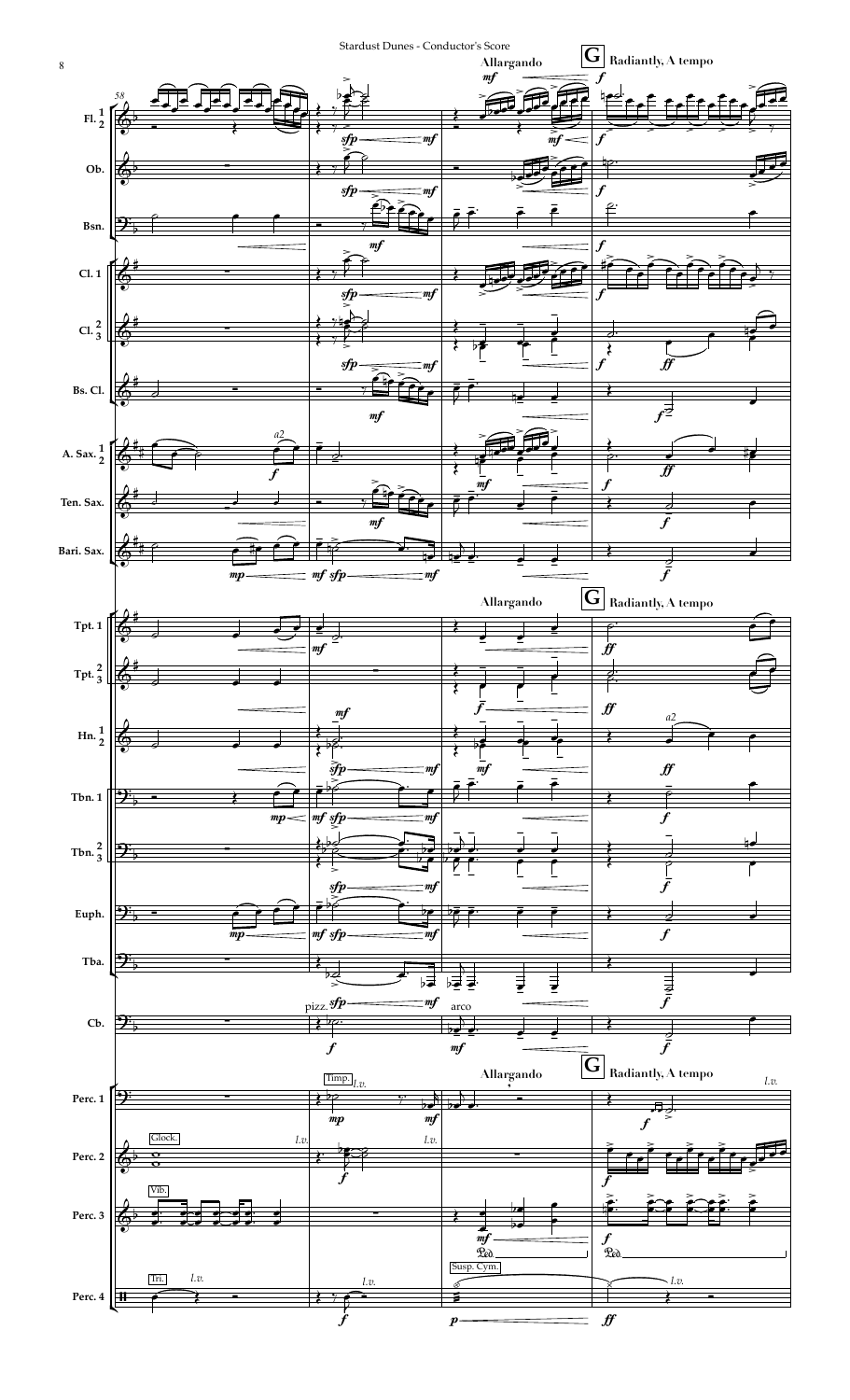Stardust Dunes - Conductor's Score

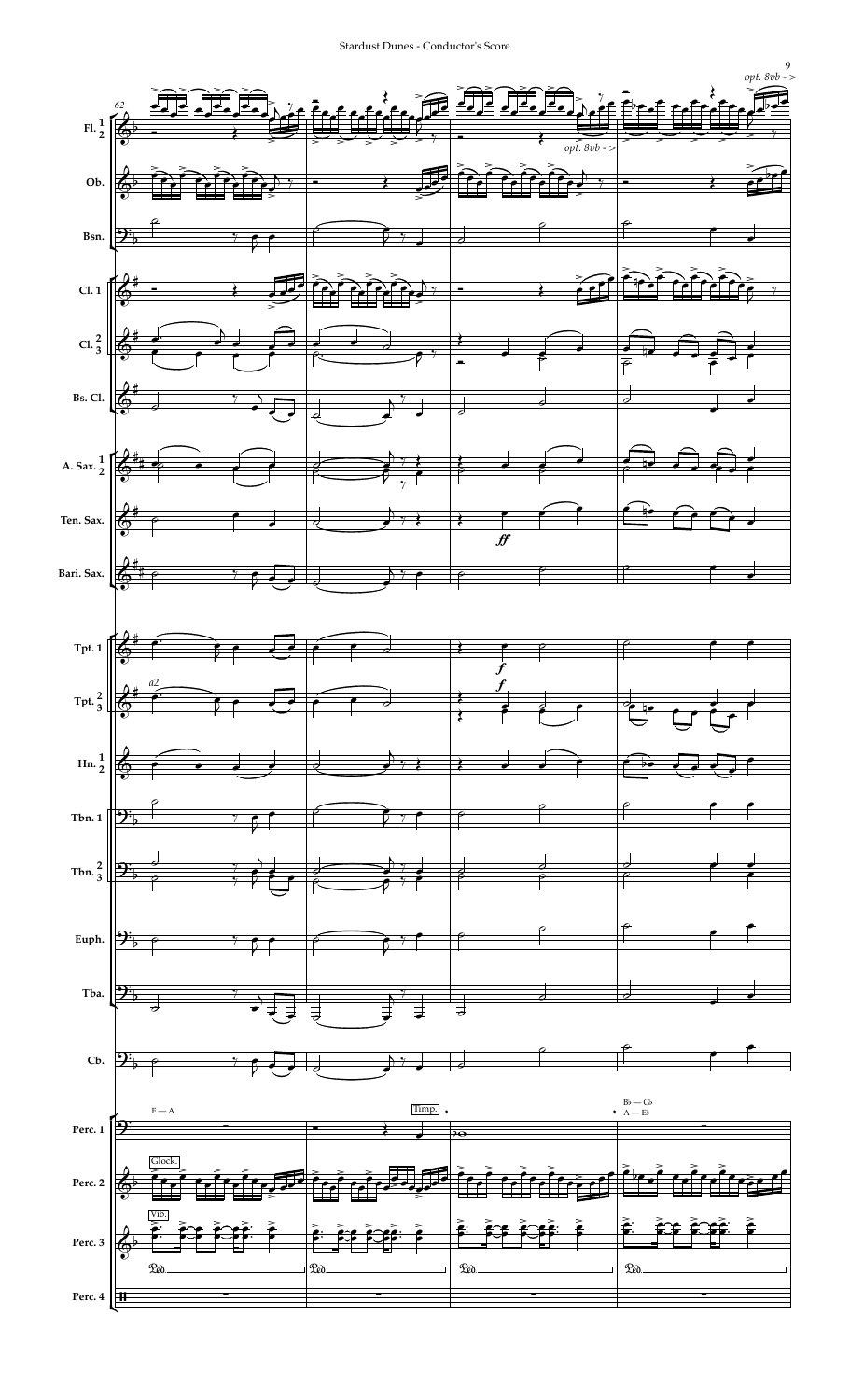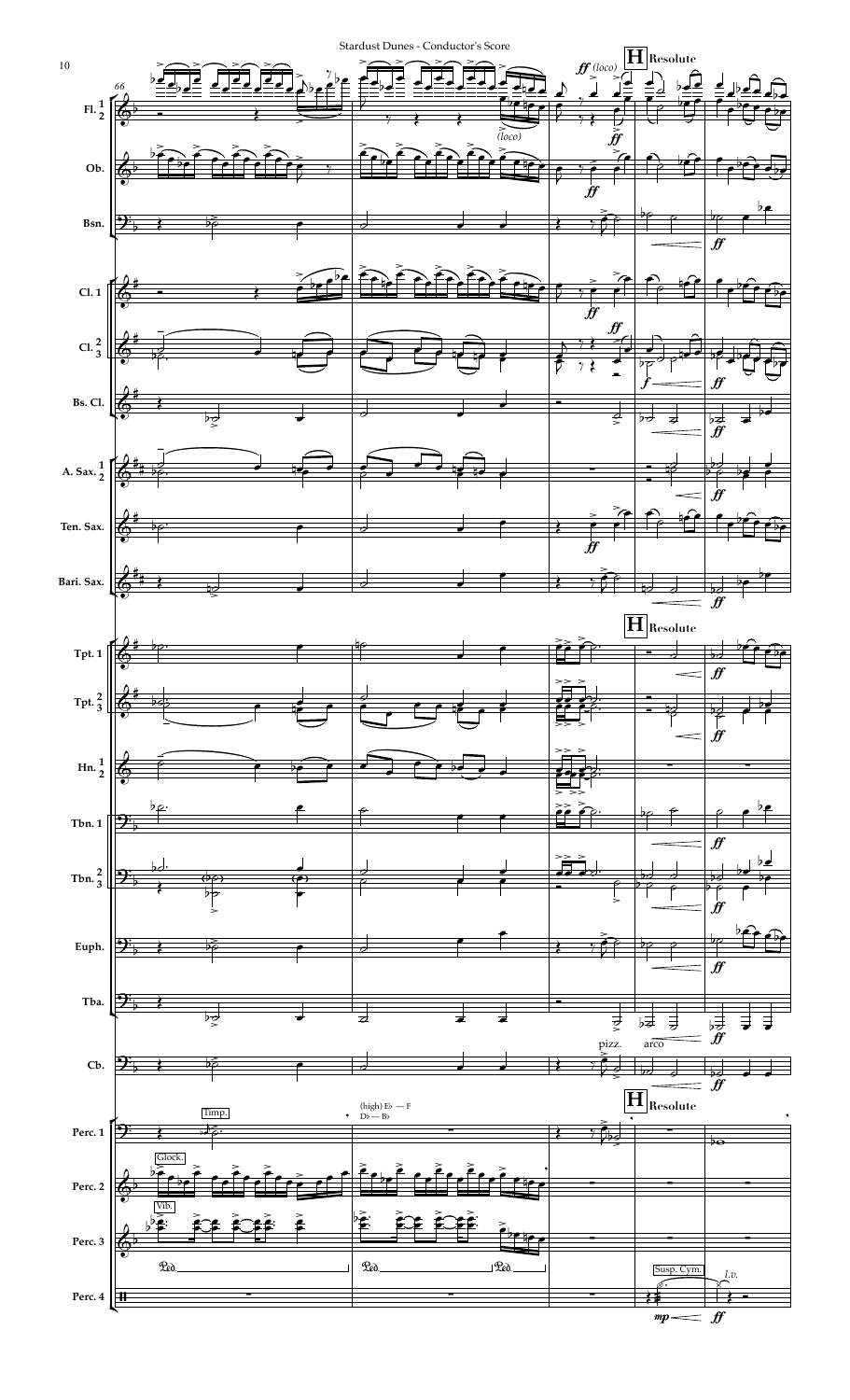

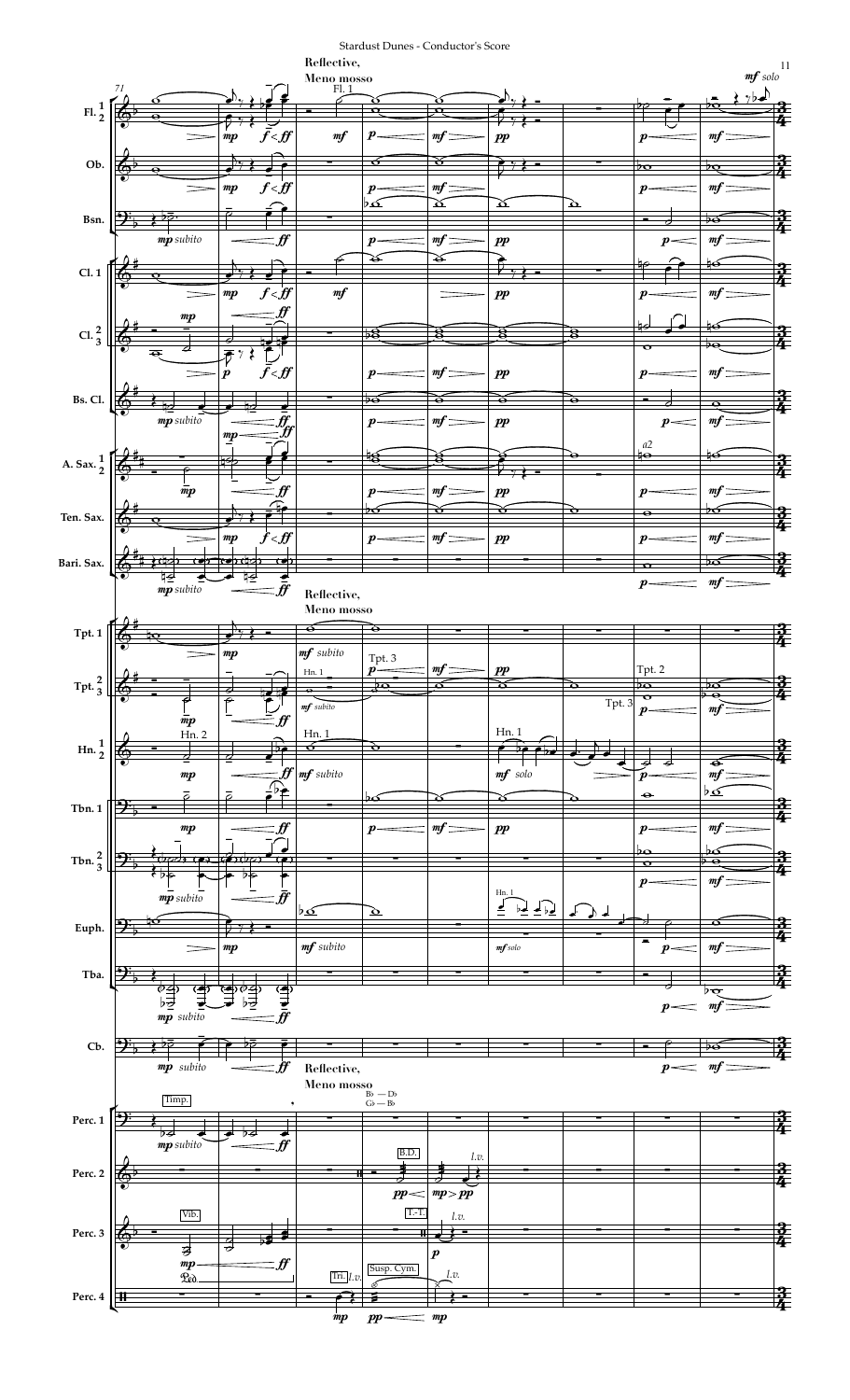Stardust Dunes - Conductor's Score

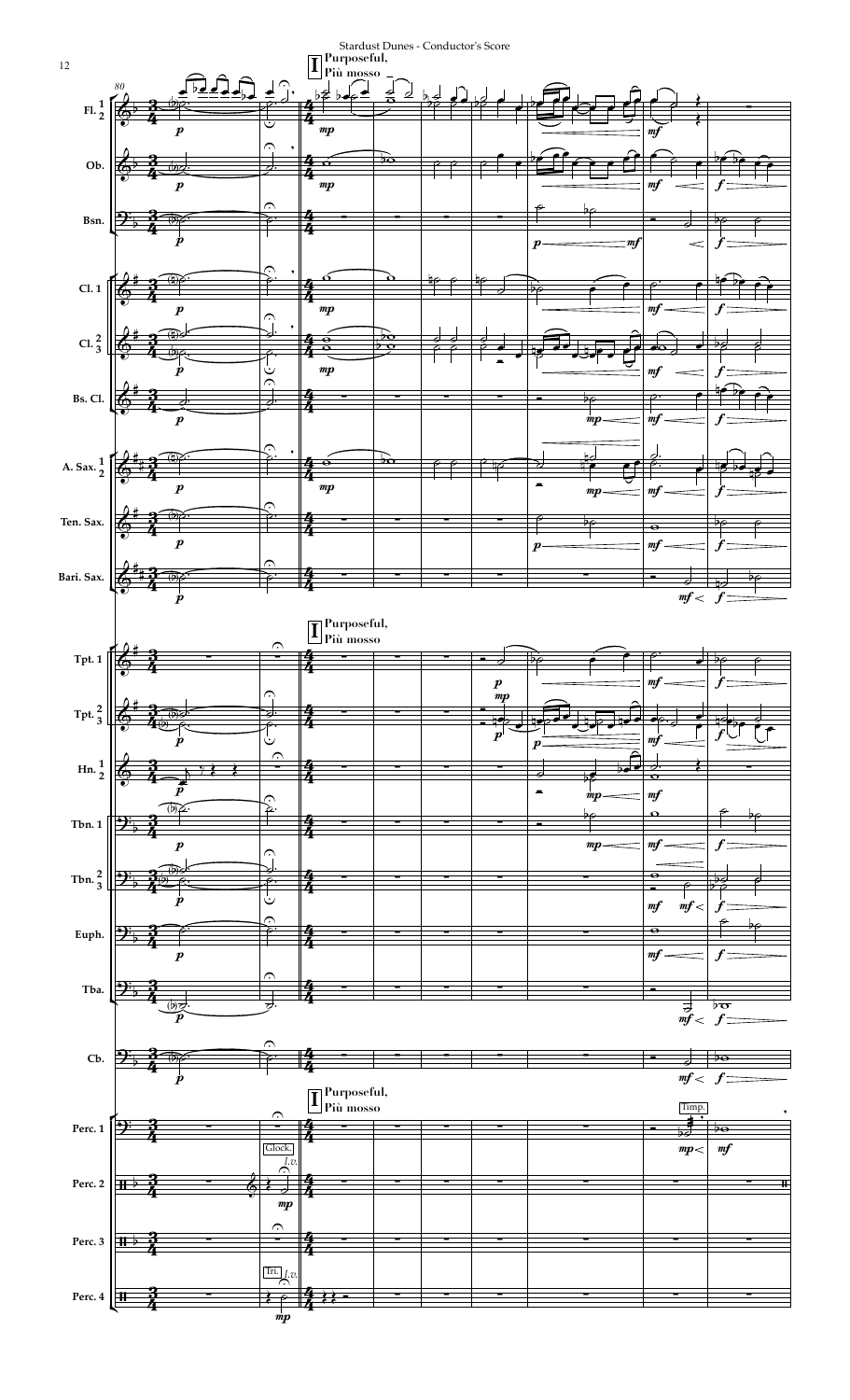